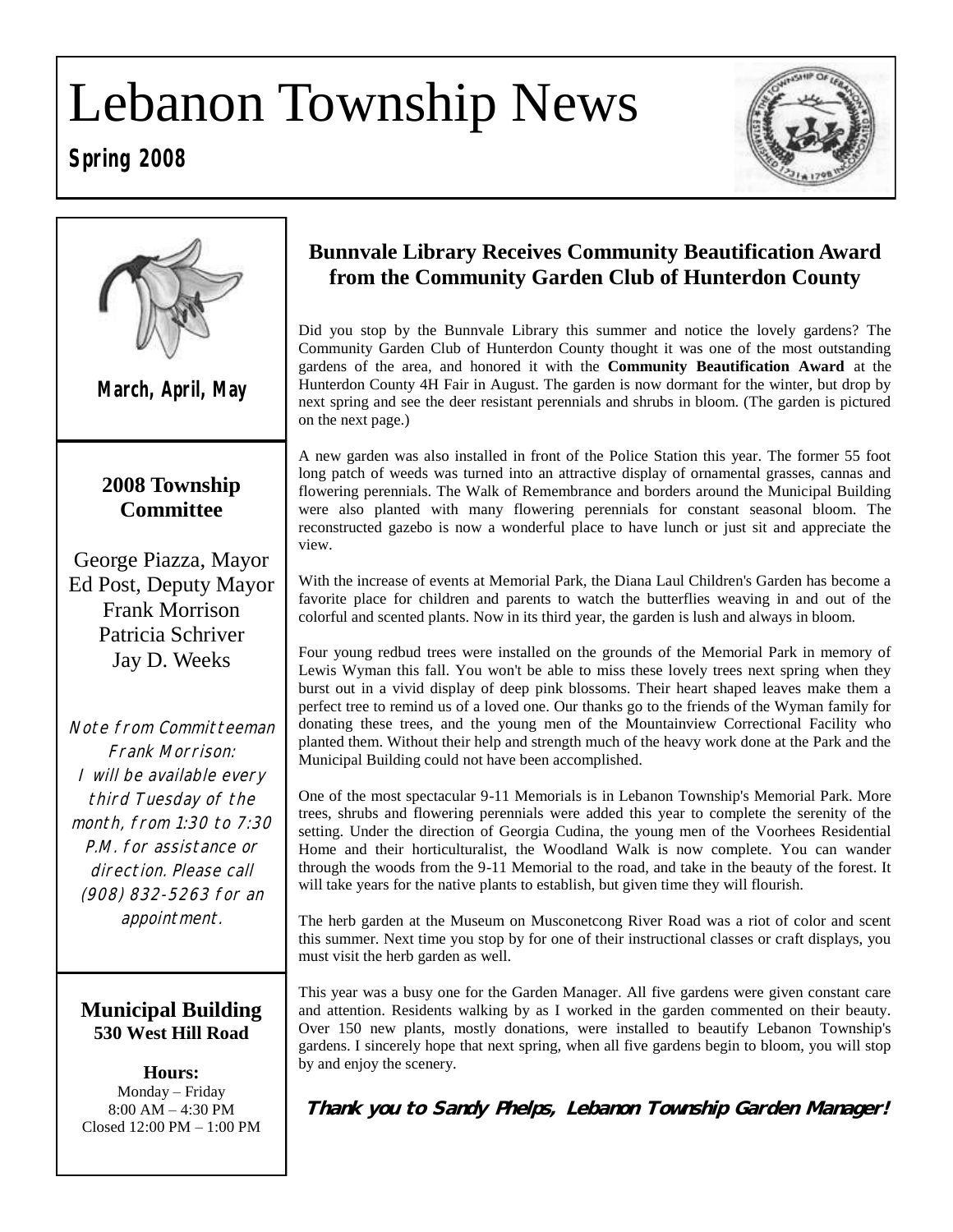### **Bunnvale Library**

### **Springtime at the Bunnvale Library**

Welcome in spring by visiting the Bunnvale Library's Rambo Memorial Cabinet to see Eva Burrell's Easter Bonnet Hat collection from the 1940's and vintage Easter Greeting Cards. In April, the library will display rugs from the Hunterdon Rug Hooking Guild. In May, Sharon Deerfield will display her homemade soaps and hand dyed knitted items. The library is always looking for interesting collections for their Ann Rambo Memorial Display Cabinet. Please let Marie, Joan or Ada know if you have a collection to share.

Sign-ups for the spring session of preschool story time will begin in March. The first story time will be on Friday, April 4, at 1:00 PM. Please come into the library to sign-up. Story time lasts for about 35 minutes. Stories are read and then they are followed by a craft. Children should be 3 ½ to 5 years old. Enrollment is limited to ten.

Remember that you can now request items on-line at home from anywhere in the Hunterdon County Library system and the items can be delivered to the Bunnvale Library for convenient pick-up. Library hours are Wednesday from 1:00 - 8:00 PM, and Thursday, Friday and Saturday from 10:00 AM - 5:00 PM.



The Bunnvale Library garden in full bloom this past summer.

### J-9's Canines Dog Training

Janine Ascenzo Certified Trainer, Animal Behavior College

Basic Obedience & Problem Solving Behavior Modification for Dogs of All Ages Private (in home) & Group Lessons

908-832-8944 908-963-9561





Bunnvale Library receives the Community Beautification Award from The Community Garden Club of Hunterdon County. See page 1 for related article.

### **Police**

### **New Patrolman**

The Police Department recently hired Patrolman Michael Thomsen to fill the vacancy left by Chief Schell's retirement. Michael graduated from Fairleigh Dickinson University with a BA in Sociology and is a recent graduate of the Somerset County Police Academy.

### **Junior Police Academy**

Applications for this year's Junior Police Academy will soon be distributed to 6th and 7th grade students at Woodglen School. If your child is a resident of Lebanon Township and does not attend Woodglen School, but wishes to attend the Academy, please contact the Police Department for an application. To attend the Academy, your child must currently be in the equivalent of  $6<sup>th</sup>$  or  $7<sup>th</sup>$  grade.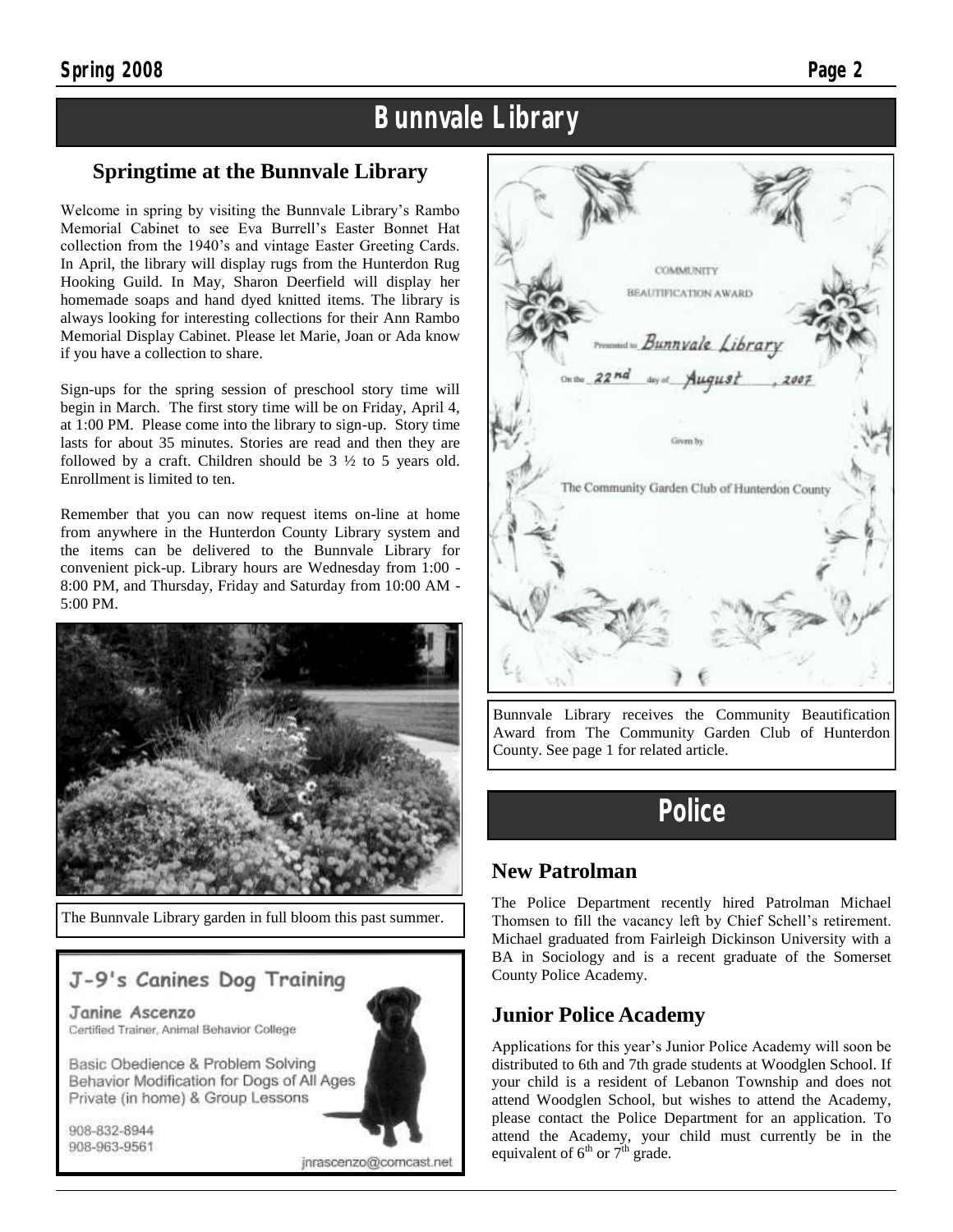## **Fire Department**



### **2008 Line Officers**

announce the 2008 Line and Administrative Officers.

| <b>Position</b>                  | Call# | <b>Phone</b> #   |  |  |  |
|----------------------------------|-------|------------------|--|--|--|
| Chief - Jay Harkins              | 19-60 | $(908)$ 638-8116 |  |  |  |
| Assistant Chief - Matthew Duryea | 19-70 | $(908)$ 638-3381 |  |  |  |
| Captain #1 - Ed Schaffer         | 19-80 |                  |  |  |  |
| Captain #2 - Steven Freeborne    | 19-90 |                  |  |  |  |
| Lieutenant #1 - Steven Bisbee    | 19-91 |                  |  |  |  |
| Lieutenant #2 - Joe Pezzuti      | 19-92 |                  |  |  |  |
| President - John Kneafsey        |       |                  |  |  |  |
| Vice President - Paul Ibsen      |       |                  |  |  |  |
| Secretary - Bernie Cryan         |       |                  |  |  |  |
| Treasurer - Ken Swan             |       |                  |  |  |  |

### **2007 Annual Fund Drive**

The Fund Drive Committee would like to thank you for your support during our 2007 Fund Drive. While we understand that a dollar never seems to go as far as we would like it to, every donation counts. Thank you again for your support, and remember, we are there for you!!!

Look for our upcoming 50/50 raffle this spring.

Thank you again, Fund Drive Committee

### **May 11th is Mother's Day!!!!!**

Question: What does every mom want on Mother's day? Answer: Breakfast, without having to cook or clean up.

The Fire Department will be holding our Pancake Breakfast on Mother's Day, May  $11<sup>th</sup>$ . Please join us .... and bring Mom!

### **Fire Fighters Needed**

If you would like to learn more about helping your community by joining the Fire Department, please call Steve Bisbee at (908) 537-4454 or email smbisbee@comcast.net. We would love to hear from you.

### **Pancake Breakfast**

The Lebanon Township Volunteer Fire Department is pleased to The Lebanon Township Fire Department has been holding Pancake Breakfasts for over thirty years. This great tradition is held from 8:00 AM to Noon every second Sunday from October until June, at Station One on Anthony Road. The cost is \$5.00 for adults and \$3.00 for children under 10. All money raised supports the Lebanon Township Fire Department.

Directions to Station One on Anthony Road:

- From the A&P in Califon, follow Sliker Road until it turns into Anthony Road (bear left onto Anthony). Follow Anthony Road. Watch for signs; the Fire House will be on the left.
- From Point Mountain or Route 31, take Musconetcong River Road (Route 645) to Hollow Road. At the top of the hill, turn right onto Anthony Road. Watch for signs; the Fire House will be on the left.
- From the Municipal Building or Hill Road, follow Red Mill Road to Newport Road. Make a right onto Newport and follow to the end (just past the Road Department Building). Turn left onto Anthony Road. Watch for signs; the Fire House will be on the left.
- If you get lost call (908) 537-2838.



Lebanon Township VFD Station 1 143 Anthony Road Glen Gardner, NJ 08826 (908) 537-2838

> Lebanon Township VFD Station 2 532 West Hill Road Glen Gardner, NJ 08826 (908) 638-4550 (908) 638-4008 Fax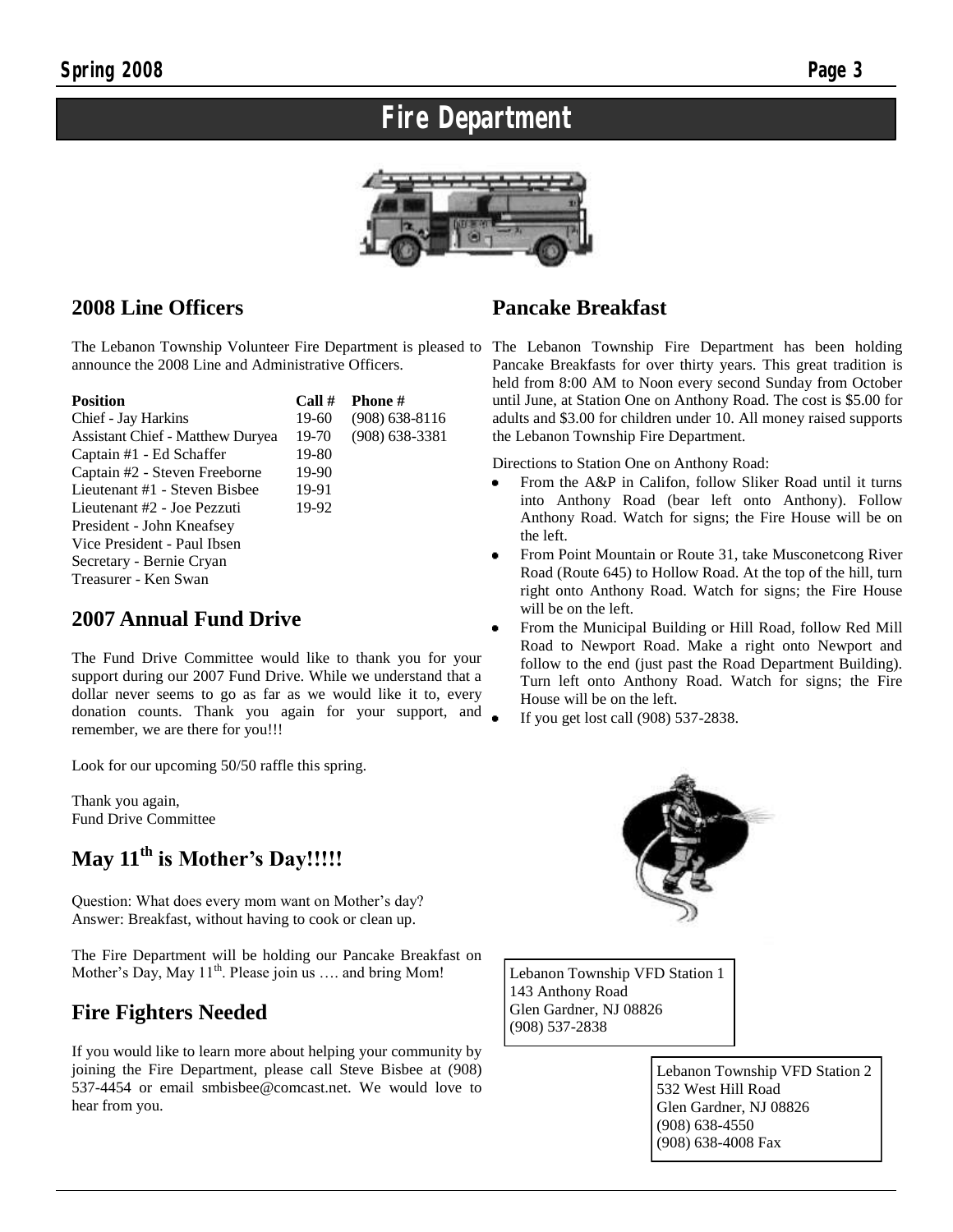### **First Aid Squad**

### **At the Brink of Death: Recognize and Respond to a Drug Overdose**

Do you know what an overdose looks like? What you don't know could be the difference between life and death for someone, maybe a loved one.

Overdoses have been in the paper a lot, most recently with the death of Heath Ledger. But, if someone you cared for had overdosed, would you know they were in trouble? In the newspapers, friends or family report hearing the deceased snoring. Unfortunately, it is a scenario that members of the squad have come to find all too familiar.

Did you know that "snoring" is a sign of imminent death in an overdose? It occurs when the central nervous system is no longer functioning properly and the person loses control of their airway. If you know someone has consumed alcohol or other drugs and you think they are sleeping it off, try waking them up. If you cannot wake them, even after taking your knuckles and rubbing them firmly against their breastbone, it's time to call 9-1-1.

As the body tries to save essential organs, specifically the heart and brain, it will siphon blood from other parts of the body to feed these organs. Initially, the body constricts the blood vessels to the limbs. The limbs will appear bluish and have a lace-like mottled appearance. The body will continue to shut down systems and the mottled appearance will spread. The lack of blood causes the tissue to die and toxins to build up. If not treated in time, the shock will be irreversible.

Not all drugs are created equal. While narcotics can be counteracted if caught in time, cyclobenzaprine (a muscle relaxant) can cause permanent heart damage if taken in large quantities. Benzodiazepines (found in sedatives) also cause heart damage, as well as most "uppers." Paracetamol (Tylenol) in large quantities will cause liver damage. It is possibly one of the worst over-the-counter drugs to overdose on.

Alcohol is one of the most abused drugs, yet many people don't think of alcohol as a drug. This can be a fatal mistake. As alcohol is metabolized it uses up the bodies glucose. The more alcohol, the more glucose it consumes. Glucose is the fuel the brain uses to function. Without it, the brain will slowly stop functioning and start shutting down. Glucose levels can reach dangerous lows and the victim can fall into a hypoglycemic coma and eventually die.

Most importantly, never try to handle an overdose by yourself. Urban myths abound when dealing with an overdose. Instead of giving someone who is drunk, coffee, give them fruit juice. It will restore some of their glucose. Never cool down an overdose victim. The only thing putting someone in a cold shower or packing them with ice will do is delay getting them help and possibly make them hypothermic. Do your friend or family

member a favor and get help as quickly as possible by dialing 9-1 -1.

Finally, use your common sense. When in doubt, call 9-1-1. We promise to never pass judgment and to always treat our patients and their families with respect and compassion. We have lost too many young people to drug abuse in this community. Join the squad in taking a stand against drug abuse by educating yourself in its signs and symptoms. If you have any questions, please contact us at www.19Rescue.org.





John J. MacKenzie

 $(908) 638 - 8534$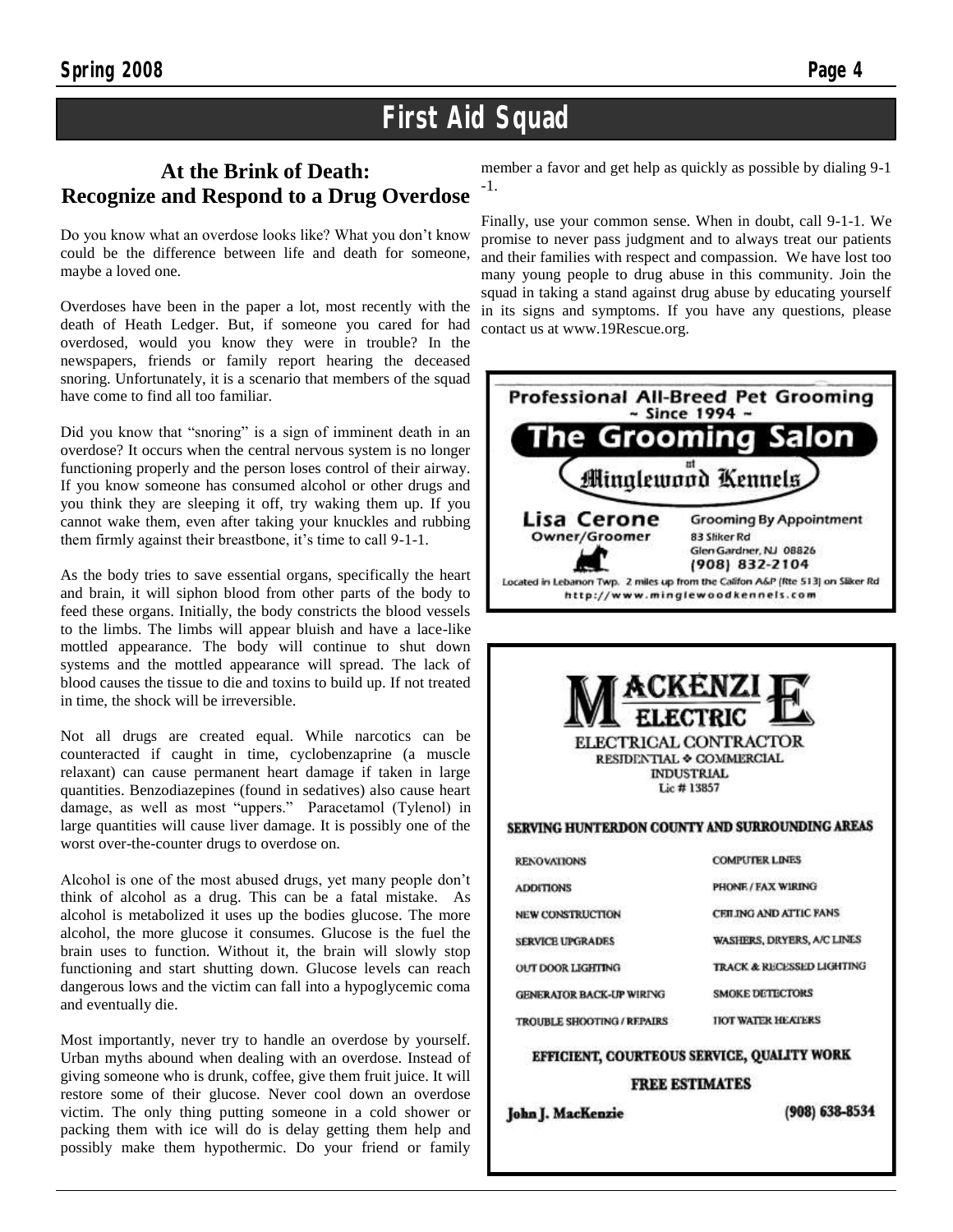

Spring is in the Air. And the Market is Bursting with Great Home Prices!



Please visit: www.weichert.com or www.realtor.com (Search by MLS#: 2452868) for a Virtual Tour.

### Your Dream Home Awaits at.... 18 Elk Ridge Road, Lebanon Township

Custom Southern-style Colonial home built in 2002 situated on 5.16 acres boasting meticulous detail and design. Featuring 10 foot ceilings on the main level, exquisite hardwood floors and an open floor plan, this home is both unique and inviting. Highlights include a grand entry foyer with curved staircase, formal dining room, library with built-ins, fireplace and wet bar area with wine cooler, dishwasher, cherry cabinetry and marble countertop. Enter the gourmet country kitchen with cherry cabinetry, granite counters, stainless steel appliances and pantry room adjacent to a separate dining area with window wall. Relax in the family room by the raised hearth fireplace with marble surround and cathedral ceiling. Completing the first level is the office or possible 5th bedroom with full bath, the master retreat with fireplace, two walk-in closets and luxurious full bath with whirlpool tub and large tiled walk-in shower. On the second level are three additional bedrooms - each with its own private bath, plus a media room adjacent to bedroom #2. The lower level offers a wet bar, media area, game area, music alcove, additional sitting area plus a 24 x 11 exercise room. This property has been professionally landscaped and features a front sitting porch, circular paved driveway, herb garden off kitchen, rear paver patio and an in-ground pool and Bocci court. 008-024743





Eva Burrell & Tom Burrell **Sales Representatives WEICHERT, REALTORS® Clinton Office** 908-735-8140 x256 (Office) 908-537-2424 (Residence) 908-334-1415 (Tom's Cell)



**Janet Barclay Sales Representative WEICHERT, REALTORS® Clinton Office** 908-735-8140 x 230(Office) 908-310-0265 (Cell)



All Information Deemed Reliable But Not Guaranteed.

**Realtors**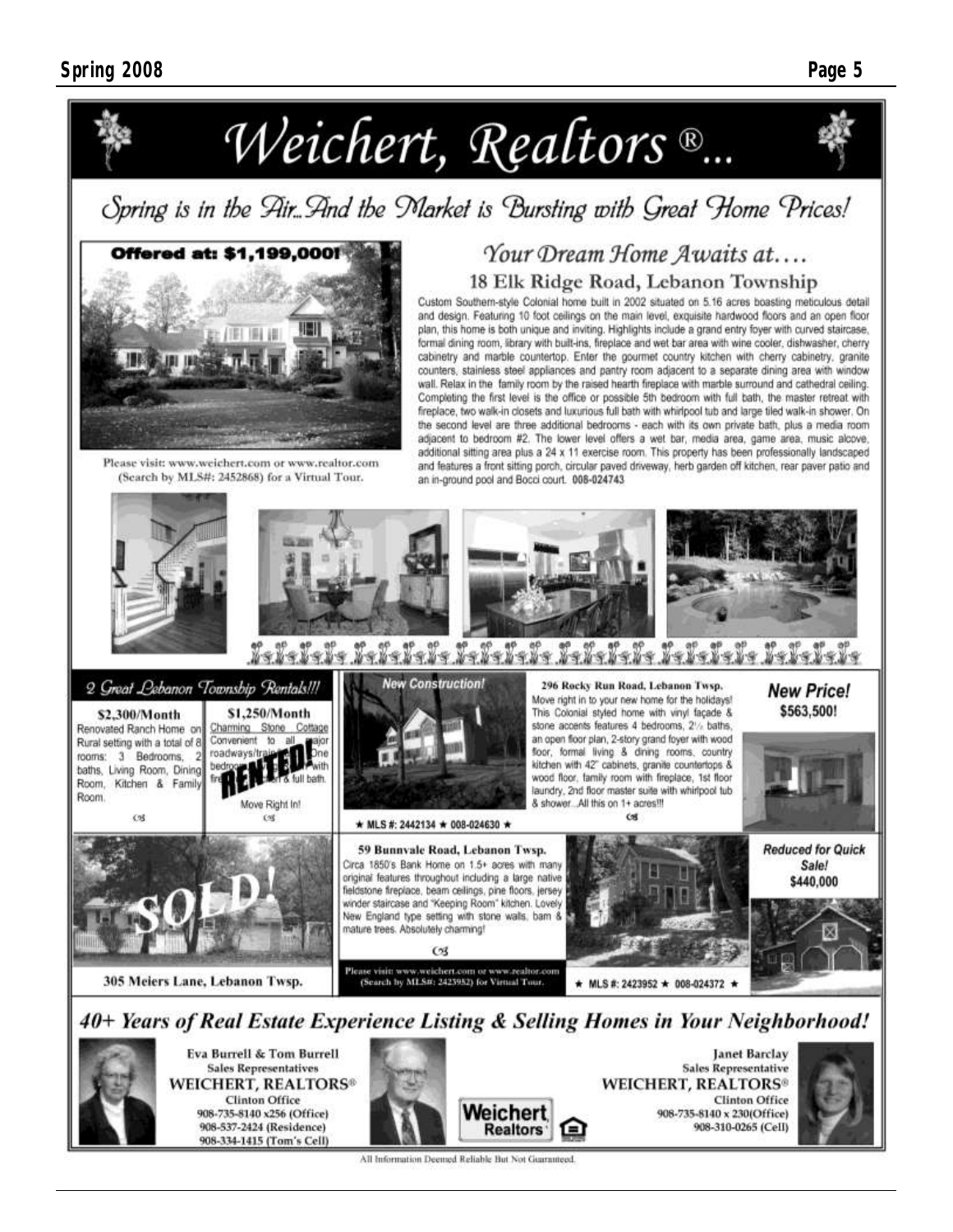### **Environmental and Open Space Commission (EOS)**

#### **Our Own Wild and Scenic River By Ken LaPensee, Environmental and Open Space Commission Member**

When we in New Jersey hear about the National Park Service's designation "Wild and Scenic River", I imagine that most of us picture Maine's Allagash River or the headwaters of the Missouri in the Rocky Mountains. It will probably come as a surprise to most state residents, including residents of Lebanon Township, to learn that 24 miles of the 42-mile length of our own Musconetcong River, which delimits the northwestern boundaries of the township as well as Hunterdon and Morris Counties, was awarded the Wild and Scenic River designation on December 22, 2006. The Wild and Scenic designation applies to the entire stretch of river flowing past Lebanon Township, as well as to substantial sections of the river both upstream and downstream.

The awarding of this designation recognizes what many of us who have walked the trails of the Musconetcong Mountain Reservation alongside the river, waded into its waters for fishing, or traveled the river by kayak or canoe, have long felt in our hearts. This major tributary to the Delaware provides an often dramatically bucolic contrast to nearby suburban landscapes in our region, just 50 miles from the New York and Philadelphia metropolitan regions. In the words of the National Park Service, "With many of its tributaries being trout production streams, the Musconetcong River is one of the finest fishing streams in New Jersey. At periods of higher flows, the river is also an excellent paddling river. There are miles of hiking trails, particularly in the upper end of the corridor at Allamuchy-Stevens and Point Mountain State Parks."

The Wild and Scenic designation was won in large part due to a formal study involving the Musconetcong Advisor Committee with the assistance of the National Park Service, which was reported in *The Musconetcong River Management Plan* (April, 2003). The study report is available in PDF format at a link on the National Park Service website (http://www.nps.gov/nero/ rivers/muskie.htm).

Beyond recognizing the Musconetcong's beauty and ecological value, the Wild and Scenic designation facilitates a range of natural preservation measures and activities that can benefit from the support of Township residents. These activities are described in detail in the river management plan, which recommends five goals for the maintenance and improvement of the Musconetcong River Corridor, its tributaries and watershed, and surrounding natural, cultural and recreational resources. The management plan's goals are:

Encourage recreational use that is compatible with the preservation of natural and cultural qualities of the river corridor while respecting private property

Preserve and protect the character of archaeological sites and historic structures, districts, sites and landscapes in the river

Preserve farmland and open space within the river corridor and the watershed

Preserve, protect, restore and enhance the outstanding natural resources in the river corridor and the watershed, including rare and endangered species, forests, steep slopes, floodplains, headwaters and wetlands

Maintain existing water quality in the Musconetcong River and its tributaries and improve where possible.

These goals can only be met with cooperation between all levels of government, individual landowners and non-governmental organizations, with local municipalities playing a key role in implementing planned actions.

To view more photos and read additional information about the Musconetcong River, go to www.lebanontownship.net and click on the Environmental and Open Space Commission link.



View of the bridge over the Musconetcong River at Point Mountain State Park.

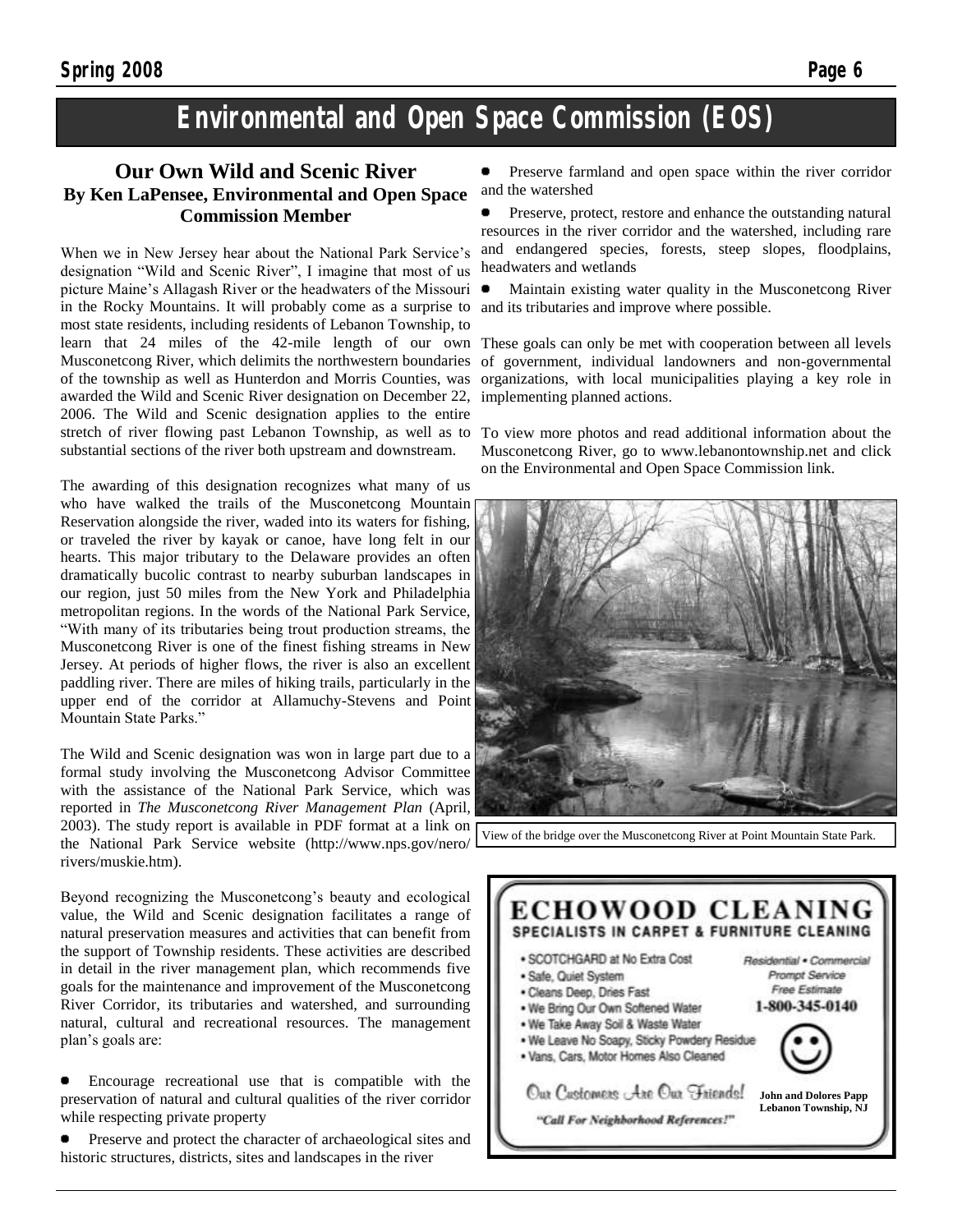### **Environmental and Open Space Commission (continued)**

### **Community Well-testing Day**

Have you had your well tested lately? Did you know that the Hunterdon County Health Department recommends that residents test their well-water annually? We know you are busy, so Lebanon Township has a convenient, low-cost solution for you! The Lebanon Township Environmental and Open Space Commission (EOS) sponsors a Community Well-testing Day every year through our partnership with the South Branch Watershed Association (SBWA). And it's easy to participate!

Water sampling kits will be on sale on **Saturday, May 3**, in the Municipal Building parking lot, from 8:00 AM to 12:00 PM sharp. You can drop off your completed water kit at the municipal building on **Monday, May 5** from 7:00 AM to 10:00 AM (sharp); a member of the Lebanon Township EOS will be available to transport the kits down to the lab pick-up point at the SBWA. The water testing is performed by Garden State Laboratories (a New Jersey certified laboratory). All test results are reported directly and confidentially to you, the resident.

Basic kits are \$50 and include a fecal coliform and nitrate test. Additional tests are available for the following additional fees:

| Lead                      | \$25.00  |
|---------------------------|----------|
| Iron                      | \$15.00  |
| Manganese                 | \$15.00  |
| Arsenic                   | \$35.00  |
| <b>Volatile Organics:</b> | \$90.00  |
| Pesticides:               | \$130.00 |

Checks are to be made out to the South Branch Watershed Association. Cash is acceptable, but please bring exact change as we will not be carrying extra cash.

For more information on Well-testing Day, call the SBWA at (908) 782-0422.





For the last 28 years, Hayth's Preschool has been providing exceptional child-centered programs that are structured around the individual needs of each child. It is a place where wonderful memories are made.

#### **Programs Offered**

| $9:00$ AM $-11:30$ AM                  | ** All programs are                                           |
|----------------------------------------|---------------------------------------------------------------|
| $9:00$ AM $-12:15$ PM                  | a hands on approach                                           |
| 7:00 AM $-$ 5:45 PM (full day)         | for every child. This<br>allows each child a<br>multi-sensory |
| 7:00 AM $- 12:15$ PM (half day)        | approach to grow                                              |
| $9:00$ AM $-3:00$ PM                   | and develop life-long<br>skills. **                           |
| $11:45$ AM $-3:00$ PM $+$ Kindergarten |                                                               |

#### **Before and after school Programs:**

Before and after school busing available for Lebanon Township School students in grades Kindergarten and up. Busing is available for AM and PM Kindergarten students.

Open enrollment! Call today to schedule a visit! We look forward to meeting you!

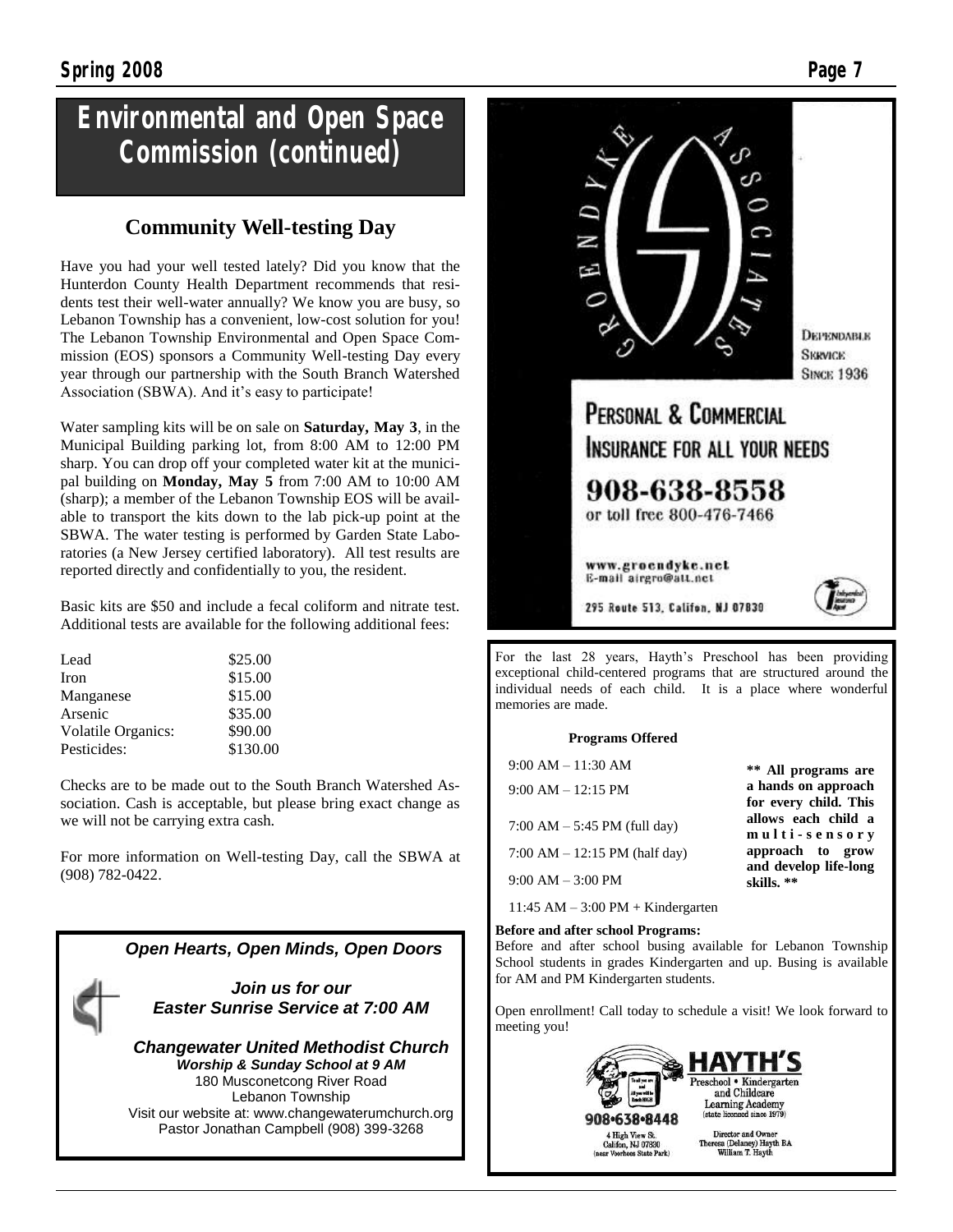# olutions to **Stormwater Pollution**

### Easy Things You Can Do Every Day To Protect Our Water

### A Guide to Healthy Habits for **Cleaner Water**

ollution on streets, parking lots and lawns is washed by rain into storm drains, then directly to our drinking water supplies and the ocean and lakes our children play in. Fertilizer, oil. pesticides, detergents, pet waste, grass clippings: You name it and it ends up in our water.

Stormwater pollution is one of New Jersey's greatest threats to clean and plentiful water, and that's why we're all doing something about it.

By sharing the responsibility and making small, easy changes in our daily lives, we can keep common pollutants out of stormwater. It all adds up to cleaner water, and it saves the high cost of cleaning up once it's dirty.

As part of New Jersey's initiative to keep our water clean and plentiful and to meet federal requirements, many municipalities and other public agencies including colleges and military bases

must adopt ordinances or other rules prohibiting various activities that contribute to stormwater pollution. Breaking these rules can result in fines or other penalties.



As a resident, business, or other member of the New Jersey community, it is important to know these easy things you can do every day to protect our water.

### Limit your use of fertilizers and pesticides

Do a soil test to see if you need a fertilizer.

Do not apply fertilizers if heavy rain is predicted.

Look into alternatives for pesticides.

Maintain a small lawn and keep the rest of your property or yard in a natural state with trees and other native vegetation that requires little or no fertilizer.

**If you use fertilizers** and pesticides, follow the instructions on the label on how to correctly apply it.



Make sure you properly store or discard any unused portions.

### Properly use and dispose of hazardous products

**Hazardous** products include some household or commercial cleaning products, lawn and garden care products, motor oil, antifreeze, and paints.

 $\blacksquare$  Do not pour any hazardous products down a storm drain because storm drains are usually connected to local waterbodies and the water is not treated.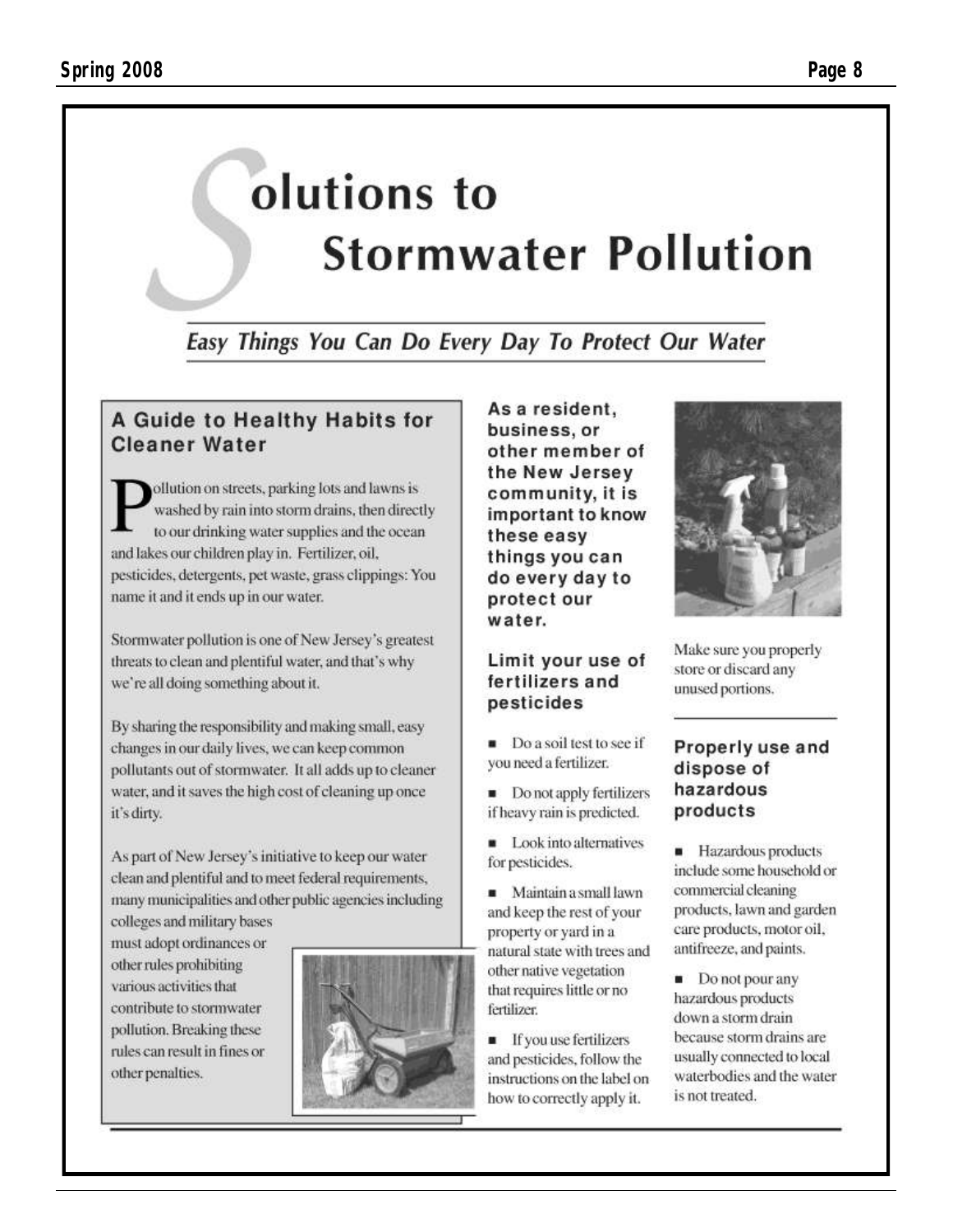**If** you have hazardous products in your home or workplace, make sure you store or dispose of them properly. Read the label for guidance.

**Use natural or less** toxic alternatives when possible.

Recycle used motor oil.  $\blacksquare$ 

■ Contact your municipality, county or facility management office for the locations of hazardous-waste disposal facilities.



### **Keep pollution** out of storm drains

**Municipalities and** many other public agencies are required to mark certain storm drain inlets with messages reminding people that storm drains are connected to local waterbodies.

Do not let sewage or other wastes flow into a stormwater system.

#### Clean up after your pet

**A** Many municipalities and public agencies must enact and enforce local pet-waste rules.

An example is requiring pet owners or their keepers to pick up and properly dispose of pet waste dropped on public or other people's property.

 $\blacksquare$  Make sure you know your town's or agency's requirements and comply with them. It's the law. And remember to:

- Use newspaper, bags or pooper-scoopers to pick up wastes.
- Dispose of the wrapped pet waste in the trash or unwrapped in a toilet.

» Never diseard pet waste in a storm drain.

### Don't feed wildlife

Do not feed wildlife. such as ducks and geese, in public areas.

Many municipalities and other public agencies must enact and enforce a rule that prohibits wildlife feeding in these areas.





Don't litter

receptacles.

Recycle.

Place litter in trash

Recycle. Recycle.

**Contact information** 

**Participate in** community cleanups.

### Dispose of yard waste properly

Keep leaves and grass out of storm drains.

**If your municipality or** agency has yard waste collection rules, follow them.

**Use leaves and grass** clippings as a resource for compost.

Use a mulching mower that recycles grass clippings into the lawn.



For more information on stormwater related topics, visit www.njstormwater.org or www.nonpointsource.org

Additional information is also available at U.S. Environmental Protection Agency Web sites www.epa.gov/npdes/stormwater or www.epa.gov/nps

New Jersey Department of Environmental Protection Division of Water Quality Bureau of Nonpoint Pollution Control Municipal Stormwater Regulation Program  $(609)$  633-7021

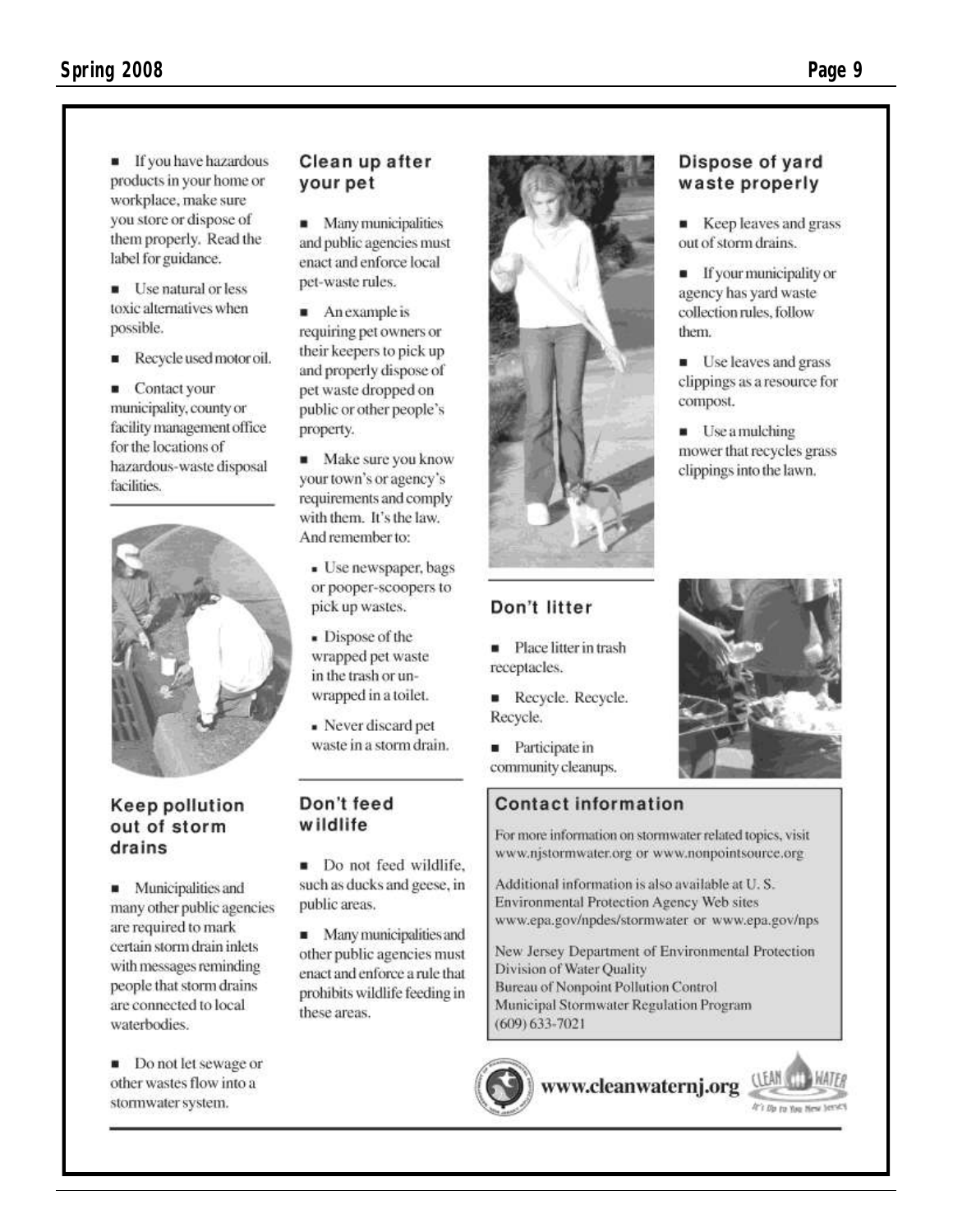### **Historians**

### *A Look back at our Heritage ... By Ralph Lomerson Lebanon Township Historian*

This article comes from the High Bridge Gazette, of August 13, 1925

*New High Power Line in Operation*

*New Jersey Power & Light Company Opens 110,000 Volt Electric Line*

#### *SUB-STATION AT LEBANON TOWNSHIP*

*The first 110,000 volt electric transmission line in the State of New Jersey was placed in operation by The New Jersey Power & Light Company last week when current was switched into the super power line between Holland and Lebanon Township.*

*Additional power required by residential and industrial customers of this company is now being supplied over this new line, which provides another and stronger connection with the remainder of the Pennsylvania-New Jersey Super Power System. Large Generating stations at Easton and Reading, Pa., and a powerful new base load station on the Susquehanna River, near Harrisburg, Pa., are now connected directly to the New Jersey system by 110,00 volt lines.*

*The Holland-Lebanon Township section is the newest link in a continuous chain of super-power lines and generating stations extending about 250 miles across Pennsylvania and New Jersey. This system forms a vast reservoir of electric power, providing a practically unlimited supply from which the connected companies, including The New Jersey Power & Light Company, can draw as required by their customers needs. In case of interruption from one station, the power is available from a number of others. The entire system is included in the Boston-Washington zone of the official Super Power Survey of the United States Government.*

*High steel towers and steel-reinforced aluminum cable, built to withstand almost any weather condition, carry a double-current line from the Delaware River, at Holland, to the sub-station in Lebanon Township. There are 97 towers averaging about onefifth mile apart, although the longest span, not far east of Holland, is nearly one-half mile. The cost of the 17 mile line was more than \$200,000 and an additional \$50,000 was expended to increase the capacity of the Lebanon Township sub-station to 5,000 k. w. At this sub-station, which is advantageously situated for supplying Flemington and Lambertville, the power is transformed to lower and switched into the New Jersey system for distribution.*

*Construction of the Holland-Lebanon Township line was started late last year and pushed rapidly to completion in spite of adverse conditions for outdoor construction last winter. The last mile of cable was strung on the steel towers into Lebanon Township about the first of August, and arrangements were made to put the line into immediate action. While rated as a 110,00 volt line, it actually is operated at 114,000 volts. The line is expected to be in daily operation, augmenting the supply from the Dover power station. The New Jersey Power & Light Company's system includes about 200 miles of high tension transmission lines and 450 miles of distribution lines.*

The Sub-station mentioned above, was located on the west side of Route 31, where the small brick building is located. All transformers were in the fenced-in area. There was nothing on the east side of Route 31. The land on that side was purchased later. Even though electric power came to Lebanon Township in 1925, it wasn't until 1933 that the line was extended to the Spruce Run area. My parents home, which was located on Lomerson Lane, was the last house on the line. Whenever a thunder storm came through, and lightning struck nearby, a ball of fire would explode from a plug receptacle. The power line was installed along Sanitarium Road, then Mt. Kipp Road, then toward the Spruce Run Church, and onto the homestead.



Port Colden Mall . Rt. 57E, Washington, NJ Call 888-835-5295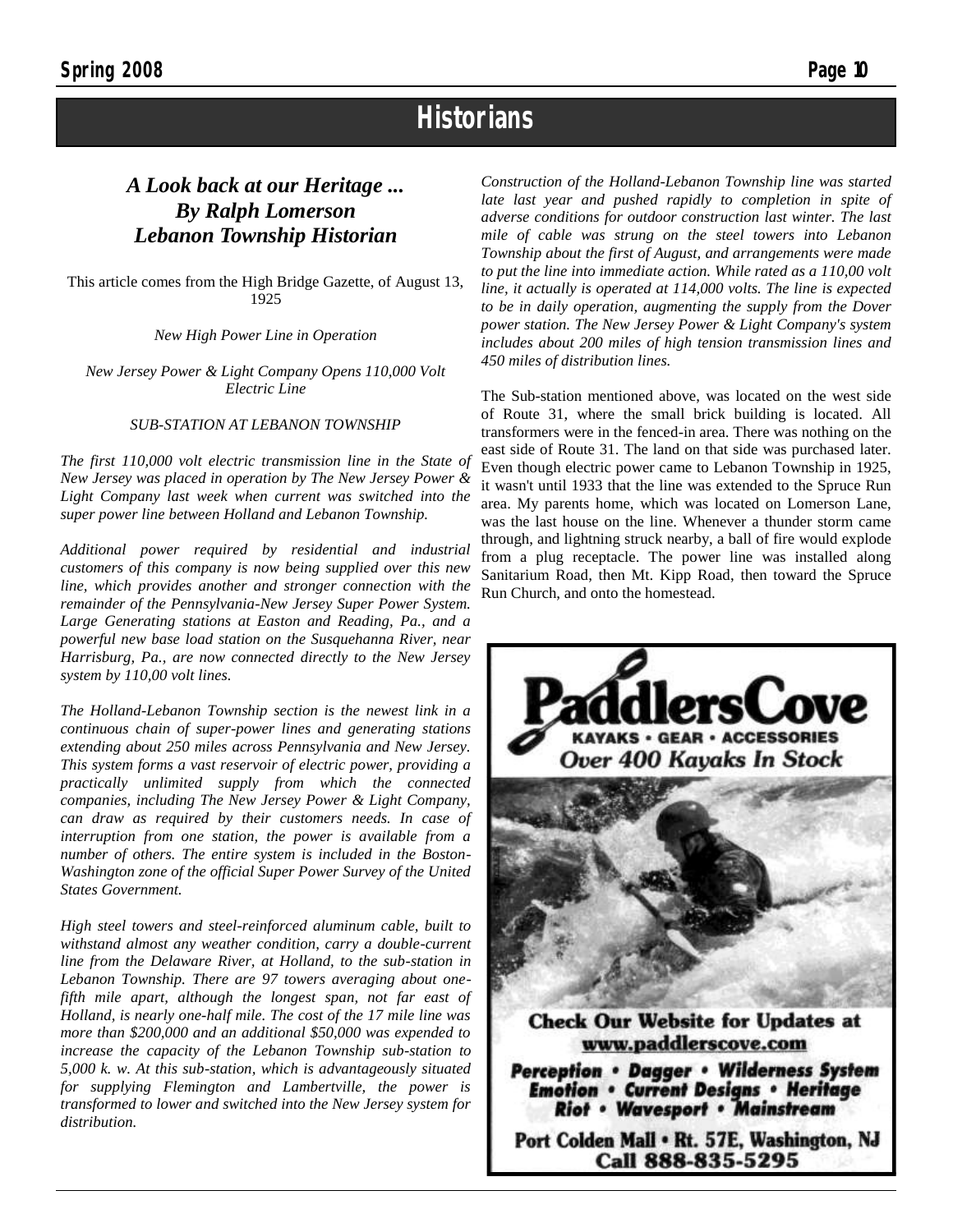### **Museum**

#### **2008 SPRING SLATE**

#### **TOWNSHIP OF LEBANON MUSEUM 57 MUSCONETCONG RIVER ROAD HAMPTON, NJ 08827 (908) 537-6464**

Joan Lucas Curator

Eva Burrell lends us for your enjoyment & reminiscing - feed bags. A collection that fed and clothed America. Bags holding flour, sugar, corn meal, chicken feed and more, turned into sheets for the bed and undies for the kids. A must see.

#### **PICTURES AROUND TOWN May 3 thru June 28**

Our resident historian and chairman of our historical committee, Ralph Lomerson, shares with Lebanon township residents and surrounding area folks, historical pictures of our area. Stop by and enjoy the view.

#### **ADULT SCHOOL HOUSE CRAFTS April & May**

We're excited this year about our craft 1ine-up. Lamp shades, cut & pierced with Joan & Deanna, penny rugs & colonial pocket with Cindy, fairy houses with April, whimsical pin cushions with Arminda -WOW! Call for more information, watch for our flyer and sign up - It's fun!

#### **1870 SCHOOL DAYS March, April & May**

March, April and May bring bus loads of  $2^{nd}$ ,  $3^{rd}$  and  $4^{th}$  graders to our schoolhouse museum to enjoy a day in 1870. Stop by and see the boys & girls at work.

#### **ALL WELCOME FREE**

The museum is supported by the Township of Lebanon under the guidance of the Township Historians and the general operating grants of the Hunterdon County Cultural and Heritage Commission.

Hours: Tuesday & Thursday 9:30 AM - 5:00 PM, Saturday 1:00 - 5:00 PM

## **Recreation Memorial Park**

### **Easter Egg Hunt Saturday, March 15**

Our annual Easter Egg Hunt will be held on Saturday, March 15 at 2:00 PM at Memorial Park. The rain date is Sunday, March 16. Games, the Egg Hunt and a Visit with the Easter Bunny will be available for children from pre-school through 6th grade. Prizes will be awarded to the children who find the "special" eggs. Children should bring a basket or bag to hold their eggs.

**The Egg Hunt begins promptly at 2:00 PM – please plan on arriving early!** In the event of inclement weather, please check the Township web site at www.lebanontownship.net for rescheduling information.

### **FEED BAGS March 1 thru April 29**

## **From the Memorial Park Committee …**

The bathrooms at Memorial Park were, unfortunately, vandalized in December. The bathrooms are locked from November 1st through April 1st. If anyone sees anyone in the bathrooms during this time, please contact the Police Department immediately.

The following items are on the Parks Committee's goal list for this year:

- Revamp the walking paths around the Park to complete the loop which once existed before some of the other improvements where made.
- $\bullet$ Install storm drains to prevent future eroding of the parking lot.
- Complete guard rails, once the storm drains are installed.
- Install pavers from the driveway to the pavilion.

We have also scheduled work days on April 5th and 19th.



Deanna Kinney Assistant Curator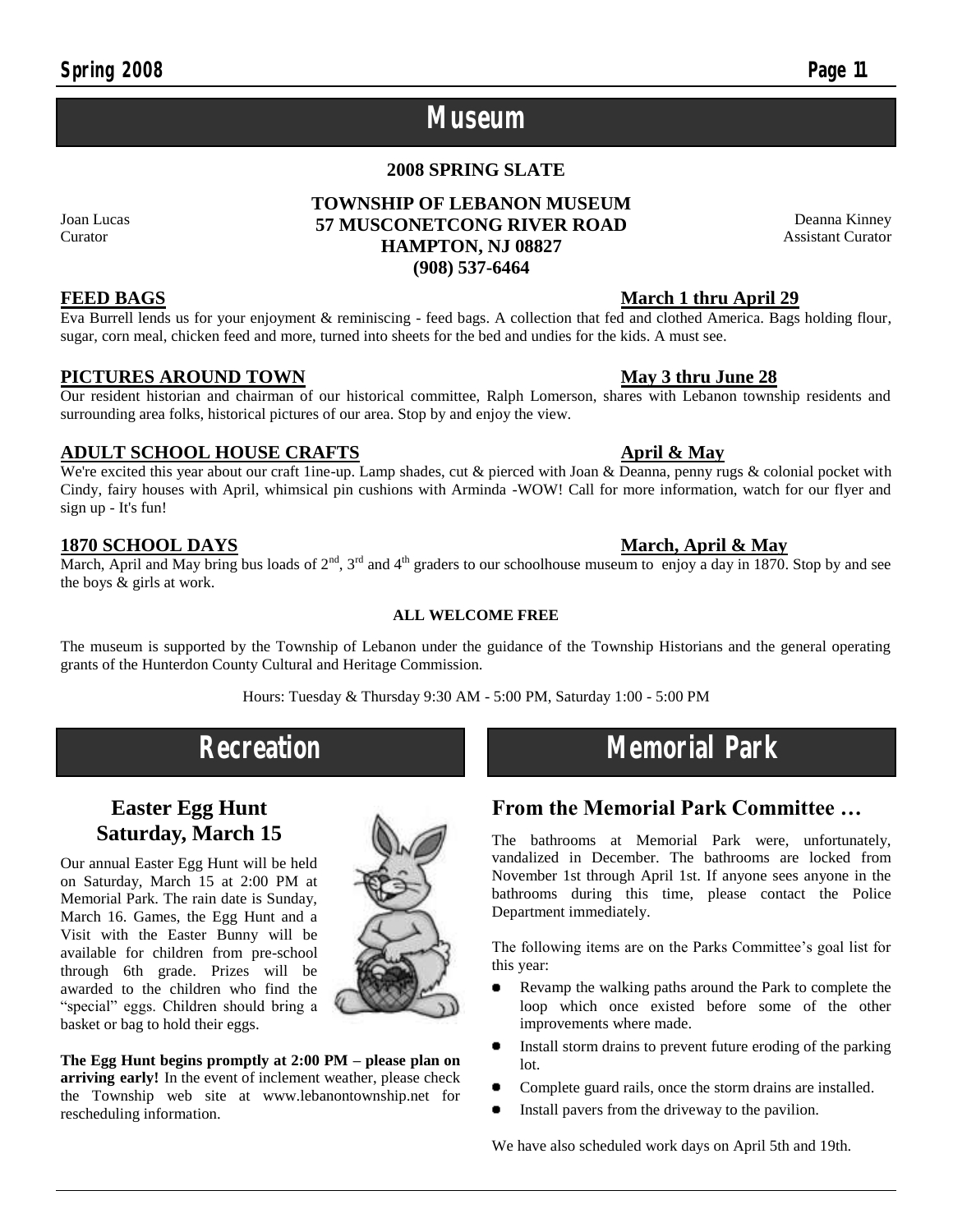### **Recycling**

### **Computer/Electronics Recycling - May 10 (including room air-conditioners and fluorescent tubes/bulbs)**

A computer/electronics recycling day is scheduled for Saturday, May 10 between 9:00 AM and 12:00 noon. Computers and other electronic equipment (stereos, TVs, DVD players, VCRs, Fax machines, scanners, keyboards and mice, monitors, printers, speakers, wire, small appliances, etc.) will be accepted behind the First Aid Squad Building and the Municipal Building on Hill Road. New items being recycled this year include room airconditioners and fluorescent tubes/bulbs. Please call Jan Gibas at (908) 638-4784 or email jangibas@comcast.net for more information. **No large appliances, please**.

### **Spring Litter Cleanup - April 19 and 20**

The spring litter cleanup is scheduled for April 19 and 20. Residents are encouraged to pick up litter along any road frontage. Bottles and cans should be recycled and any remaining litter can be left bagged along the road for the Road Department. Bags can be picked up at the recycling depot on April 19 or you For more information, contact HCUA at (908) 788-1110 or by can use your own trash bags. Please contact Jan Gibas at (908) 638-4784 or email jangibas@comcast.net if you have any questions.

### **Township Depot Continues**

The Township Recycling Depot is held on the **third Saturday of each month** from 8:30 AM to 11:30 AM behind the First Aid Squad and Municipal Buildings, 530 West Hill Road. Containers (aluminum, bi-metal, glass, and #1 and #2 plastics) can be commingled. Cardboard, newspapers and junk mail/magazines should be bundled and tied separately. Household batteries can also be dropped off. Please observe the rules - we're getting a lot of plastic that is not #1 or #2.

### **Household Hazardous Waste Cleanup Day - March 8**

The Hunterdon County Utilities Authority (HCUA) will hold a hazardous waste cleanup day on Saturday, March 8 from 9:00 AM - 1:00 PM at the Hunterdon County Complex, 314 Route 12 East, Flemington. They will accept up to 10 gallons or 80 lbs. of the following: latex paint, oil based paint, paint thinner, asbestos pipe wrap, varnish/stains, insecticides, pesticides, gasoline, herbicides, pool chemicals, aerosol cans, kerosene, gas/oil mix, photographic chemicals, battery acid, drain cleaner, mercury, fuel oil/sludge, diesel fuel, fluorescent tubes, smoke alarms, fire extinguishers, thermostats and acetylene cylinders. Consolidate latex paints and oil based paints, keeping them type separated, to make full cans. Wrap fluorescent tubes in newspaper or put back in original sleeve. Asbestos pipe wrap should be dampened and

double wrapped in plastic. They will accept with no quantity limit: used motor oil, anti-freeze, and automotive and household batteries. They will not accept empty containers, radioactive materials, explosives, air conditioners, pentachlorophenol, PCBs, silvex, solid waste, tires, electronics, propane tanks and helium tanks. Empty dry containers with the lids off can be disposed of with regular garbage or recycled with tin and bi-metal at the Hunterdon County Transfer Station.

For more information, contact HCUA at (908) 788-1110 or by email at hcua@co.hunterdon.nj.us or check their web site at http://co.hunterdon.nj.us/depts/miscinfo/cleanup.htm.

### **Electronics Collection Day - March 29**

The Hunterdon County Utilities Authority (HCUA) will hold an electronics collection day on Saturday, March 29 from 9:00 AM – 1:00 PM at the Hunterdon County Library Complex, State Route 12, Flemington. They will accept up to 10 items containing electronic circuit boards such as: computers, monitors, speakers, televisions, VCRs, DVD & CD players, fax machines, stereo equipment, radios, cellular & cordless telephones.

email at hcua@co.hunterdon.nj.us or check their web site at http://co.hunterdon.nj.us/depts/swr/specialcleanup.htm.

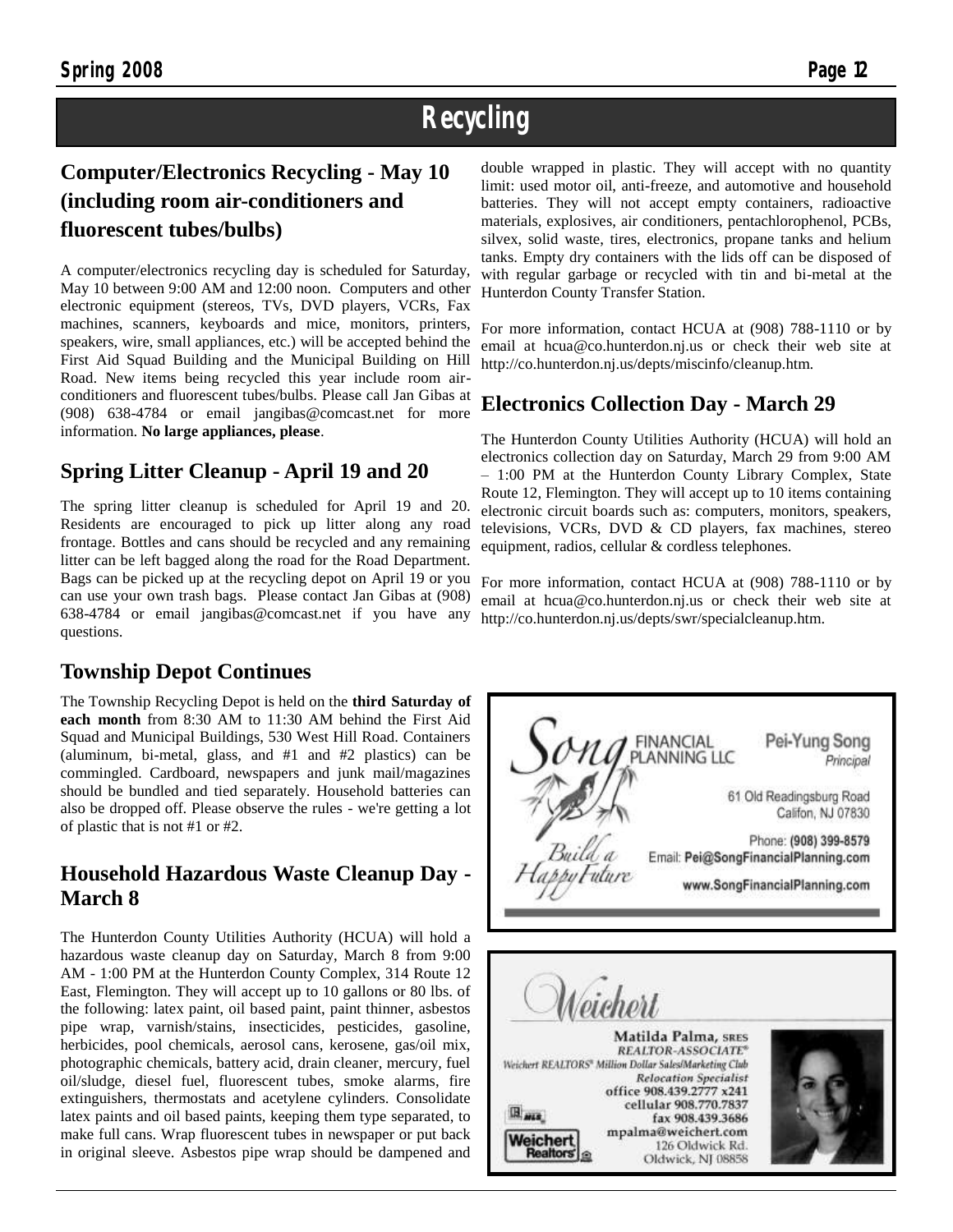### **Community News**

### **Food Drive for the Open Cupboard Food Pantry Continues**

Last fall, in response to seriously low supplies at the Open Cupboard Food Pantry, the Glen Gardner General Store organized a Food Drive. Because the drive was such a great success, yielding hundreds of pounds of food and sundry items, the General Store has decided to continue it through August, 2008.

The Food Pantry is located at 81 West Main Street in High Bridge and also includes a thrift shop run by, never enough, neighborhood volunteers. All of the proceeds from the thrift shop go to the Food Pantry. Although people have been very generous with thrift shop donations, there remains a huge demand for food and paper goods. Donations of nonperishables, canned foods, and paper goods are needed *all year round* to maintain an even flow of assistance to clients.

Donations may be brought directly to the Food Pantry or may be dropped off at the Glen Gardner General Store at 58 Main Street, Glen Gardner. Please contact Shelly Baluta at (908) 537 -2319 for additional information.

Thank you all for your kind efforts. Many of our neighbors will benefit from your generosity.



### **Happy Face Offers Scholarship for 2008/09 School Year**

Happy Face Nursery School is offering a financially need-based scholarship for a four year old student for the 2008/09 school year. The child must be four years of age by October 1, 2008. The scholarship will cover tuition for one year, registration, and incidental fees for the recipient. Applications, including 2007 1040 tax forms, must be received no later than April 15. For additional information, please call (908) 832-7510.

### **HAPPY FACE NURSERY SCHOOL** (908) 832-7510 Enrolling for the 2008-2009 School Year · 2 % Year Old Program 3 Year Old Programs \* 4 Year Old Programs · Fab 5's Program · Lunch Bunches · Extended 4 & 5 Year Old Program New 4-year-old Scholarship

### **2008 Library Book Sale Scheduled**

Friends of the Hunterdon County Library will hold their  $12<sup>th</sup>$ Annual Used Book Sale of over 150,000 items on Saturday, April 26 and Sunday April 27 at the National Guard Armory on Route 12 in Flemington. Saturday hours are 10:00 AM to 5:00 PM. Sunday hours are 10:00 AM to 3:00 PM. All proceeds benefit the Hunterdon County Library system.

Books are divided into fiction and nonfiction categories. Prices are \$2 for hardcover and large paperback books, \$0.50 for small paperback books. There is free onsite parking. Overflow parking will be at the Headquarters Library (1/2 mile east of Armory) with continuous free shuttle service provided during sale hours. For your safety, no strollers, carriages or wagons will be allowed and parking along Route 12 will be prohibited.

Donate your clean, boxed (preferred) Hardback Books, Paperback Books, Children's Books, Large Print Books, DVDs, Videos, CDs, Cassettes, LPs, and Books on Tape or CD. The Friends cannot accept badly worn, soiled, torn or mildewed books. They also cannot accept encyclopedias, outdated business/computer books, Reader's Digest Condensed Books, textbooks, former library books, catalogs or magazines.

Bring donations to one of the following Saturday Book Collections between 9:30 AM and 3:00 PM: March 15 at North County Branch, Halstead St., Clinton; March 22 at National Guard Armory, Route 12, Flemington; March 29 at Hunterdon County Fairgrounds, Route 179, Ringoes; April 5 at North County Branch, Halstead St., Clinton; and April 12 at National Guard Armory, Route 12, Flemington.

Volunteers are needed and welcome to help sort books into categories in advance of the book sale. Volunteers also are needed for the days of the book sale. To volunteer or for more information, please contact Jackie Cady at (908) 284-9898 or email fohclfriends@gmail.com or visit our website at www.hclibrary.us (click on Friends).

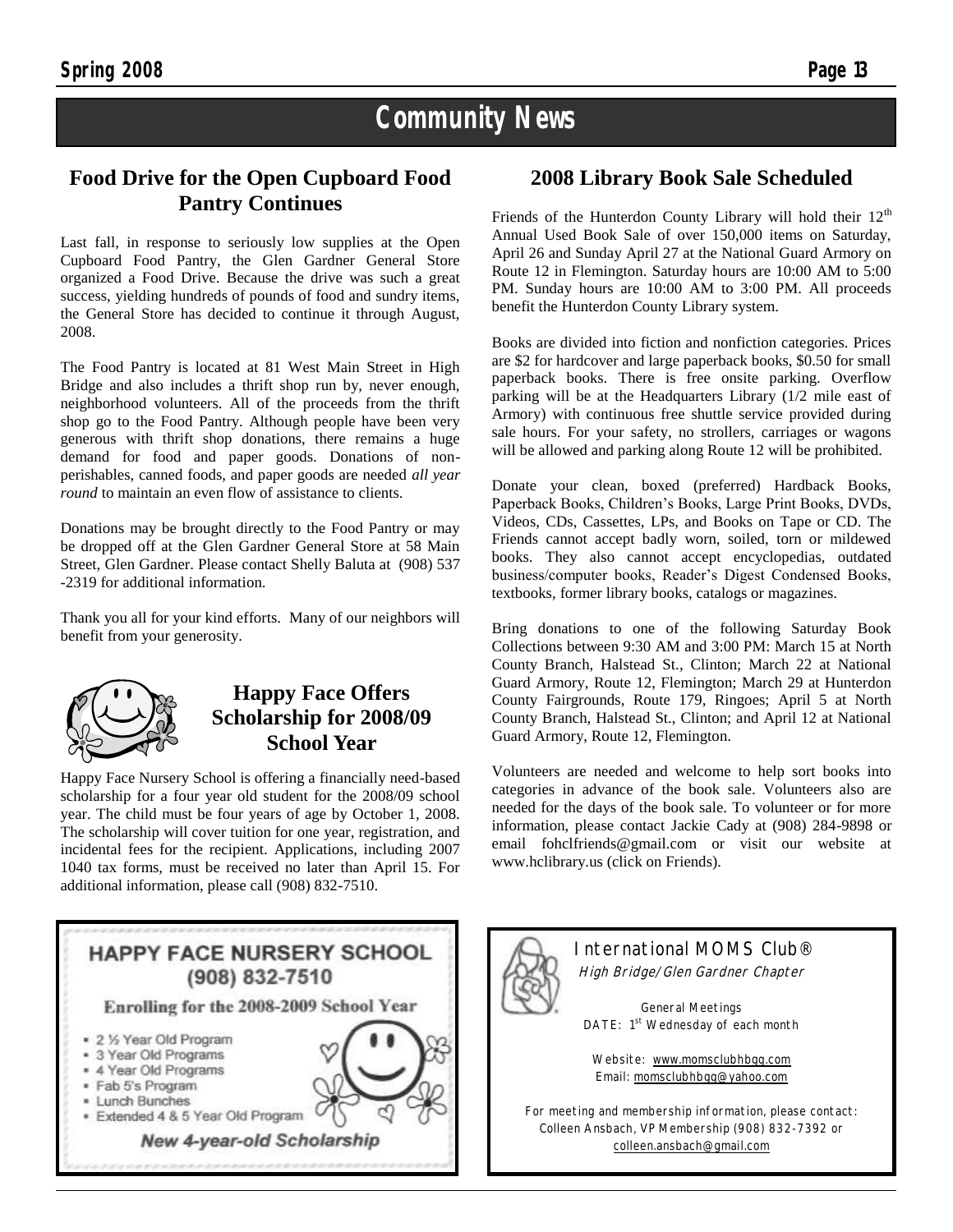### **Hearts of Hope Day to Benefit the Hunterdon Learning Center**

The Califon United Methodist Church will hold their 2nd annual Hearts of Hope Day on Sunday, April 27 from 1:00 - 6:00 PM at the church and in downtown Califon. The rain date is Sunday, May 4. All proceeds will go to the Hunterdon Learning Center on Hoffman's Crossing Road in Lebanon Township. The event will include music, food, artists and other vendors. For additional information, to participate or reserve a vendor table, please contact Ella Rue at (908) 500-6925 or email ellarue@earthlink.net.

### **Hunterdon Helpline's Friendly Visitor Program**

The Friendly Visitor Program focuses on identifying and meeting the socialization needs of the elderly in the community. The program provides companionship to socially isolated and homebound seniors. Studies have confirmed that continuing social interaction helps maintain quality of healthy living in the aging community.

The Friendly Visitor Program recruits volunteers, who care about the elderly, and are willing to share a bit of their time to make a difference in the lives of a senior, who may be housebound, lonely, or in need of companionship. Volunteers should be good listeners, patient, and available for weekly visits with a senior. The hour-long visit is usually in the senior's home and may be a chat, a walk, reading, playing cards, or some other mutually agreed upon activity.

We recommend a dedicated commitment to the program. Orientation interview, training and the coordinator provide ongoing support.

We are a1so looking for seniors who would like to have someone visit him/her one hour a week.

Please contact 2-1-1 for further information.



### **Interest Free Loans Available to Hunterdon County Residents for College Studies**

The Hunterdon County Board of Agriculture administers the Clifford E and Melda C Snyder Scholarship Loan Fund. Mrs. Snyder was a teacher and her husband, Clifford was a farmer and leader in the agricultural community for many years. Mrs. Snyder continued the family interest in agriculture until her death in 1987. The Loan Fund was established under the terms of her will to make interest free **loans** to students pursuing careers in agriculture and related fields such as agricultural research, food science and veterinary medicine. The minimum loan is \$2,000 per year. There is no set maximum loan amount.

Applicants must be high school graduates who resided in Hunterdon County for at least five years immediately prior to graduation. Recipients may be enrolled in a two or four-year college or a vocational/technical institute anywhere in or outside the United States.

The Hunterdon County Board of Agriculture accepts applications and makes the loan awards. Since 1998, the Board has awarded \$322,500 to thirty-eight students. The Bank of America Trust Department administers the Fund. Loan repayment begins after students have completed their course of study.

Applications are due by April 30, 2008 to be considered for loans for the school year beginning September, 2008. Applications are available by writing to: Snyder Scholarship Fund, Hunterdon County Board of Agriculture, PO Box 2327, Flemington, NJ 08822 or by calling Mr. John Hargreaves, Executive Director at (908) 534-9236 or Judy Conard, Secretary at (908) 782-5473.

### **Walk & Craft Fair to Benefit Cancer Patients**

Friends of Suzanne will sponsor their 3rd Annual Walking with Friends Cancer Walk & Craft Fair on Saturday, March 29 at Commons Park in High Bridge. Registration for the walk will begin at 8:30 AM with the walk beginning at 10:00 AM. The craft fair will run from 10:00 AM - 3:00 PM. Vendor spaces are available for \$25.00 per vendor. Vendors must bring their own table and chairs. All ages are welcome with no minimum donation required.

All proceeds from the walk and vendor fees will benefit Kearsten Higgins of Clinton, Michael Hafke of High Bridge and the Pay Their Way program at Hunterdon Regional Cancer Center. For additional information, please visit w w w . f r i e n d s o f s u z a n n e . c o m o r e m a i l info@friendsofsuzanne.com.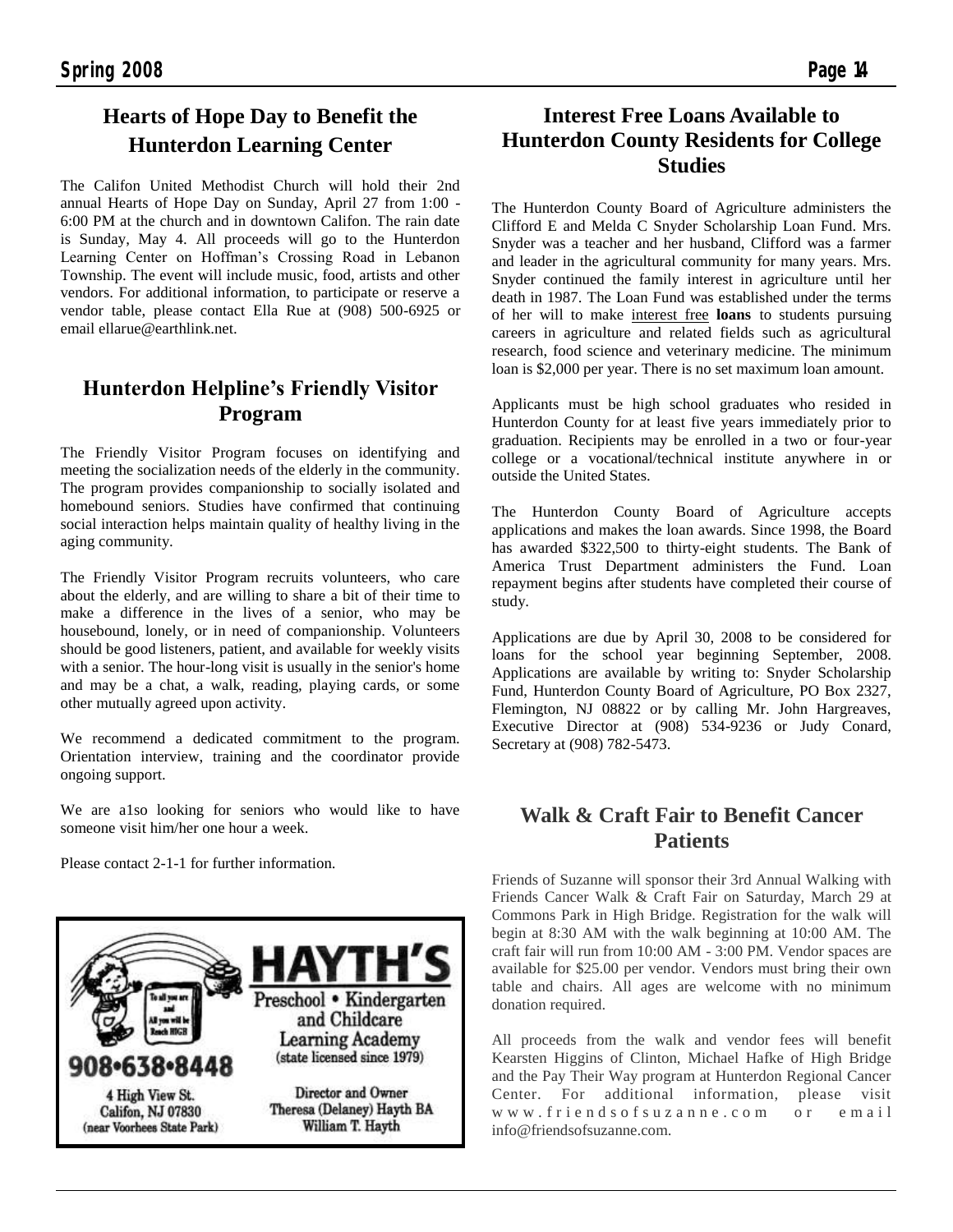| Township Directory                                                                                                                                            |                                                                          |                           |                                                                               |                                  |                                                                                  |                                                           |                                        |                                    |                    |
|---------------------------------------------------------------------------------------------------------------------------------------------------------------|--------------------------------------------------------------------------|---------------------------|-------------------------------------------------------------------------------|----------------------------------|----------------------------------------------------------------------------------|-----------------------------------------------------------|----------------------------------------|------------------------------------|--------------------|
| <b>TOWNSHIP COMMITTEE</b>                                                                                                                                     |                                                                          |                           |                                                                               |                                  |                                                                                  | <b>FIRE – POLICE – FIRST AID</b>                          |                                        |                                    |                    |
| Mayor - George Piazza                                                                                                                                         | Relocation Assistance, North Hunterdon Court                             |                           | $(908) 638 - 1104$                                                            |                                  | <b>Police Emergency</b>                                                          |                                                           |                                        | 911                                |                    |
| Deputy Mayor - Ed Post                                                                                                                                        | Standing Committees, COAH, Open Space                                    |                           | $(908) 832 - 6930$                                                            |                                  | Police Dispatch                                                                  |                                                           |                                        | $(908) 638 - 8515$                 |                    |
| Frank Morrison                                                                                                                                                | Police, Fire, Rescue                                                     |                           |                                                                               | (908) 832-5263                   |                                                                                  |                                                           | Chief, Chris Mattson                   |                                    | $(908)$ 638-8516   |
| Patricia Schriver                                                                                                                                             | Administration, Finance                                                  |                           |                                                                               | $(908) 832 - 7066$               |                                                                                  | <b>First Aid Squad Emergency</b>                          |                                        |                                    | 911                |
| Jay D. Weeks                                                                                                                                                  | Public Works                                                             |                           |                                                                               | (908) 832-7155                   |                                                                                  |                                                           | Squad Captain, Ken Ader                |                                    | $(908) 638 - 0549$ |
|                                                                                                                                                               | <b>MEETINGS</b>                                                          |                           |                                                                               |                                  |                                                                                  | Bookings, Kyle Anastasio                                  |                                        | $(908)$ 303-9416                   |                    |
| Meetings held at the Municipal Building unless otherwise specified                                                                                            |                                                                          |                           |                                                                               |                                  |                                                                                  | <b>Fire Department Emergency</b>                          |                                        |                                    | 911                |
| Township Committee                                                                                                                                            |                                                                          |                           |                                                                               | 7:00 PM 1st & 3rd Wed            |                                                                                  | Chief, Jay Harkins                                        |                                        |                                    | $(908) 638 - 8116$ |
| <b>Board of Health</b>                                                                                                                                        |                                                                          | 6:30 PM 1st Wed as needed |                                                                               |                                  |                                                                                  | Fire Official, Gary Apgar                                 |                                        |                                    | $(908)$ 537-6670   |
| Planning Board                                                                                                                                                |                                                                          |                           |                                                                               | 7:00 PM 3rd Tues (1st if needed) |                                                                                  | Burning Permits, Bob Dove                                 |                                        |                                    | $(908) 689 - 7771$ |
| Board of Adjustment                                                                                                                                           |                                                                          | 7:30 PM 4th Wed           |                                                                               |                                  |                                                                                  |                                                           | <b>Office of Emergency Management</b>  |                                    |                    |
| Environmental<br>and<br>Commission                                                                                                                            | Open<br>Space                                                            | 7:00 PM 1st Mon           |                                                                               |                                  |                                                                                  |                                                           | Coordinator, Warren Gabriel            |                                    | $(732)$ 921-0764   |
| Park Committee                                                                                                                                                |                                                                          | 7:30 PM 2nd Mon           |                                                                               |                                  |                                                                                  |                                                           | <b>North Hunterdon Municipal Court</b> |                                    | $(908) 735 - 7775$ |
| <b>Agricultural Advisory Board</b>                                                                                                                            |                                                                          | 7:00 PM 2nd Mon           |                                                                               |                                  |                                                                                  |                                                           |                                        | <b>SCHOOLS</b>                     |                    |
| <b>Recreation Commission</b>                                                                                                                                  |                                                                          | 7:00 PM 1st Thurs         |                                                                               |                                  |                                                                                  | Valley View School                                        |                                        | Grades $K - 4$                     | (908) 832-2175     |
| Library Committee                                                                                                                                             |                                                                          |                           |                                                                               | 7:30 PM 2nd Wed at the Library   |                                                                                  | Woodglen School                                           |                                        | Grades $5 - 8$                     | $(908) 638 - 4111$ |
| Historians                                                                                                                                                    | 7:30 PM 1st Thurs at the Museum                                          |                           |                                                                               |                                  | Voorhees High School<br>Grades $9 - 12$                                          |                                                           |                                        | $(908) 638 - 6116$                 |                    |
|                                                                                                                                                               | <b>TOWNSHIP CONTACTS</b>                                                 |                           |                                                                               |                                  |                                                                                  |                                                           |                                        |                                    |                    |
| Karen Sandorse<br>Township Clerk, Registrar of Vital Statistics                                                                                               |                                                                          |                           |                                                                               | (908) 638-8523 x11               |                                                                                  |                                                           |                                        |                                    |                    |
| Deputy Clerk, Dog Licensing Agent, Deputy Registrar                                                                                                           |                                                                          |                           | Kimberly Jacobus                                                              | $(908)$ 638-8523 x10             |                                                                                  |                                                           |                                        |                                    |                    |
| <b>Tax Collector</b>                                                                                                                                          |                                                                          |                           | Mary Hyland                                                                   | (908) 638-8523 x15               |                                                                                  | Hours: Mon & Wed 8:00 AM - 4:30 PM                        |                                        |                                    |                    |
| Treasurer                                                                                                                                                     |                                                                          |                           |                                                                               | Julia Gambert                    |                                                                                  | $(908)$ 638-8523 x19                                      |                                        | Hours: Wed & Fri 8:00 AM - 4:30 PM |                    |
| Assessor                                                                                                                                                      |                                                                          |                           |                                                                               | Mary Mastro                      | $(908)$ 638-8523 x17<br>Hours: Tues & Wed $8:00 AM - 4:30 PM$ and by appointment |                                                           |                                        |                                    |                    |
| Planning Board Clerk & Board of Adjustment Secretary                                                                                                          |                                                                          |                           | Gail Glashoff                                                                 | (908) 638-8523 x22               |                                                                                  |                                                           |                                        |                                    |                    |
| Zoning Officer                                                                                                                                                |                                                                          |                           |                                                                               | John Flemming                    | (908) 638-8523 x20                                                               |                                                           | Hours: Mon & Fri 1:00 PM - 4:00 PM     |                                    |                    |
| <b>Lost Dogs</b>                                                                                                                                              |                                                                          |                           |                                                                               | Judy Dunlap                      |                                                                                  | $(908) 537 - 2678$                                        |                                        |                                    |                    |
| Hunterdon Humane Animal Shelter                                                                                                                               |                                                                          |                           |                                                                               |                                  |                                                                                  | $(908)$ 996-2525                                          |                                        |                                    |                    |
| Department of Public Works                                                                                                                                    |                                                                          |                           |                                                                               | Paul R. Jones                    |                                                                                  | $(908) 537 - 2850$                                        |                                        |                                    |                    |
| Library Committee & Memorial Park Committee<br>Art Gerlich, Chair                                                                                             |                                                                          |                           |                                                                               | $(908)$ 638-4331                 |                                                                                  |                                                           |                                        |                                    |                    |
| <b>Recreation Commission</b><br>Karen Newman                                                                                                                  |                                                                          |                           |                                                                               | $(908) 638 - 4332$               |                                                                                  |                                                           |                                        |                                    |                    |
| Memorial Garden<br>Eva Burrell                                                                                                                                |                                                                          |                           | (908) 537-2424                                                                |                                  |                                                                                  |                                                           |                                        |                                    |                    |
| Recycling Committee<br>Jan Gibas                                                                                                                              |                                                                          | $(908) 638 - 4784$        |                                                                               |                                  |                                                                                  |                                                           |                                        |                                    |                    |
| Karen Newman<br>Webmaster & Newsletter                                                                                                                        |                                                                          | $(908) 638 - 4332$        |                                                                               |                                  | Email information to karennewman@embarqmail.com                                  |                                                           |                                        |                                    |                    |
| <b>Bunnvale Library</b>                                                                                                                                       |                                                                          |                           | $(908)$ 638-8884<br>Hours: Wed 1:00 - 8:00 PM, Thurs - Sat 10:00 AM - 5:00 PM |                                  |                                                                                  |                                                           |                                        |                                    |                    |
| Township of Lebanon Museum at New Hampton                                                                                                                     |                                                                          |                           | $(908) 537 - 6464$                                                            |                                  |                                                                                  | Hours: Tues & Thurs 9:30 AM - 5:00 PM, Sat 1:00 - 5:00 PM |                                        |                                    |                    |
| Hunterdon County Transfer Station                                                                                                                             |                                                                          |                           | $(908)$ 236-9088                                                              |                                  |                                                                                  |                                                           |                                        |                                    |                    |
| Hunterdon County Board of Health                                                                                                                              |                                                                          |                           | $(908) 788 - 1351$                                                            |                                  |                                                                                  |                                                           |                                        |                                    |                    |
|                                                                                                                                                               | Construction Office, Christy Hoffman Farm, 108 Rt 512, Califon, NJ 07830 |                           |                                                                               |                                  | (908) 832-5552                                                                   |                                                           | Hours: Mon - Fri 8:30 AM - 4:00 PM     |                                    |                    |
| For scheduling use of the Municipal Building Meeting Rooms or reserving the Memorial Park pavilion or fields, contact the Municipal Building at 638-8523 x10. |                                                                          |                           |                                                                               |                                  |                                                                                  |                                                           |                                        |                                    |                    |